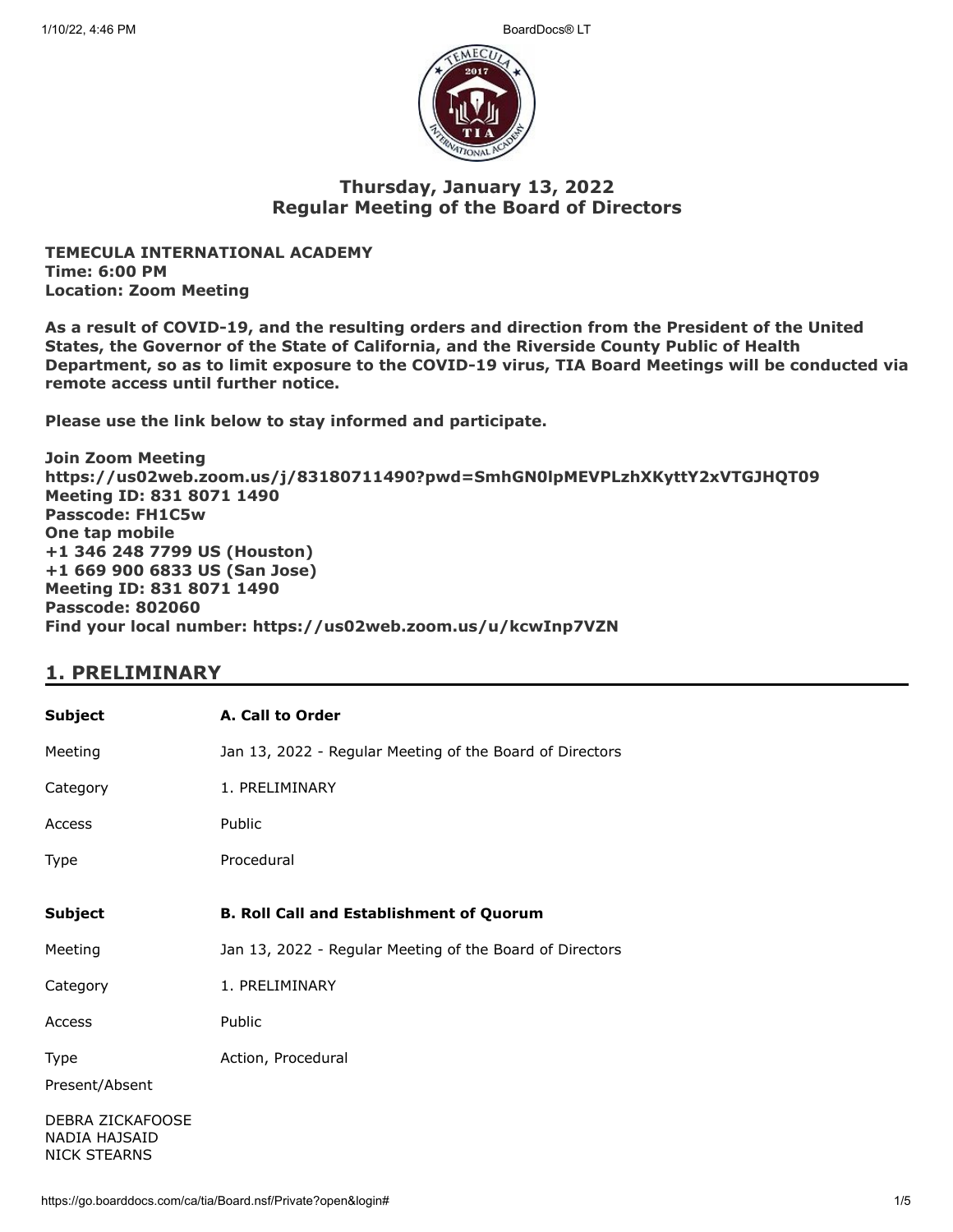| Subject        | <b>C. Pledge of Allegiance</b>                           |
|----------------|----------------------------------------------------------|
| Meeting        | Jan 13, 2022 - Regular Meeting of the Board of Directors |
| Category       | 1. PRELIMINARY                                           |
| Access         | <b>Public</b>                                            |
| Type           | Procedural                                               |
|                |                                                          |
| <b>Subject</b> | D. Approval of Agenda                                    |
| Meeting        | Jan 13, 2022 - Regular Meeting of the Board of Directors |
| Category       | 1. PRELIMINARY                                           |
|                |                                                          |
| Access         | Public                                                   |
| Type           | Action                                                   |

### **2. PUBLIC COMMENTS**

| <b>Subject</b> | A. Public Comments                                       |
|----------------|----------------------------------------------------------|
| Meeting        | Jan 13, 2022 - Regular Meeting of the Board of Directors |
| Category       | 2. PUBLIC COMMENTS                                       |
| Access         | <b>Public</b>                                            |
| Type           | Information                                              |
|                | INSTRUCTIONS FOR PRESENTATIONS TO THE BOARD              |

TIA welcomes your participation at TIA Board meetings. The purpose of the meeting of the Board of Directors (Board) is to *conduct the affairs of TIA in public. Your participation ensures continuing community interest in TIA.*

*EMAIL to provide comment during school closure due to COVID-19: [tiaoffice@temeculainternational.org](mailto:tiaoffice@temeculainternational.org). Please submit your comment prior to 4:30 p.m. on the day of the meeting. Comments will be read aloud during the time allotted. Those comments not read will be provided to all Board members for their review.*

*Comments regarding Open/Closed Session items found on the agenda should be limited to three (3) minutes per speaker, for a total of twenty-one (21) minutes. Unless an item has been placed on the published agenda in accordance with the Brown Act, there shall be no action taken, nor should there be comments on, responses to, or discussion of a topic not on the agenda. Public Comment emails will be presented to the Board of Directors. The Board members may: (1) acknowledge receipt of information/report; (2) refer to staff with no direction as to action or priority; or (3) refer the matter to the next agenda.*

*Personal attacks against TIA employees and/or TIA Board members are inappropriate and not considered by the Board at a public Board Meeting. The Board has a complaint process which should be followed. The Board will not respond to personal attacks against employees or Board members in a public meeting, and cautions members of the public that they will be personally responsible for any remarks made.*

# **3. CONSENT ITEMS**

#### **Subject A. December 2021 Board Meeting Minutes**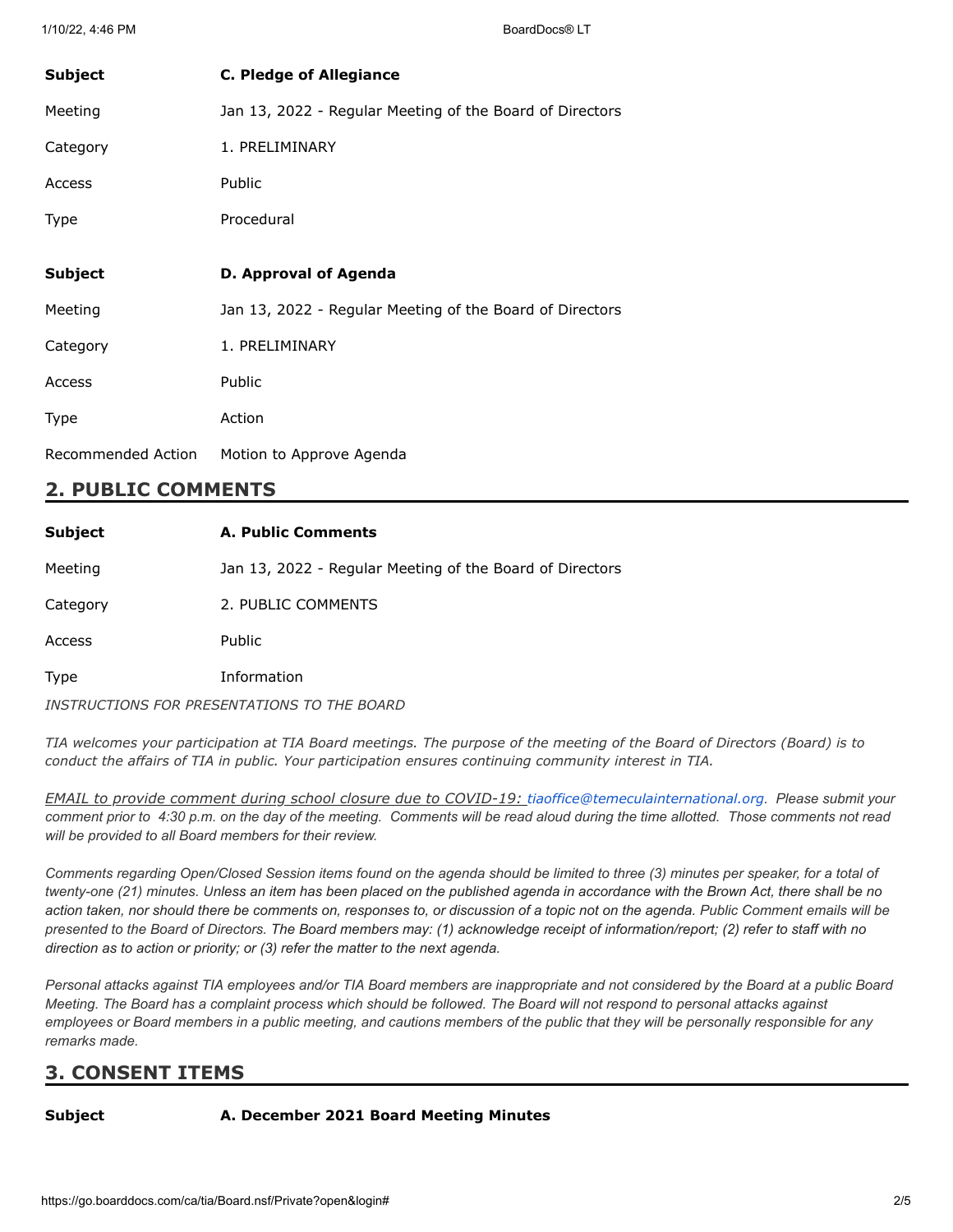| 1/10/22, 4:46 PM   | BoardDocs® LT                                                                                                                                                        |
|--------------------|----------------------------------------------------------------------------------------------------------------------------------------------------------------------|
| Meeting            | Jan 13, 2022 - Regular Meeting of the Board of Directors                                                                                                             |
| Category           | 3. CONSENT ITEMS                                                                                                                                                     |
| Access             | <b>Public</b>                                                                                                                                                        |
| Type               | Action (Consent)                                                                                                                                                     |
| Recommended Action | It is recommended the Board approve the Consent items: Special Board Meeting Minutes for<br>December 7, 2021 and Regular Board Meeting Minutes for December 9, 2021. |
|                    |                                                                                                                                                                      |

File Attachments [Regular Board Meeting Minutes December 9, 2021 BoardDocs® LT.pdf \(102 KB\)](https://go.boarddocs.com/ca/tia/Board.nsf/files/CAJTL6763FDA/$file/Regular%20Board%20Meeting%20Minutes%20December%209%2C%202021%20BoardDocs%C2%AE%20LT.pdf) [Special Board Meeting Minutes December 7, 2021 BoardDocs® LT.pdf \(65 KB\)](https://go.boarddocs.com/ca/tia/Board.nsf/files/CAJTL8763FE4/$file/Special%20Board%20Meeting%20Minutes%20December%207%2C%202021%20BoardDocs%C2%AE%20LT.pdf)

## **4. INFORMATION/DISCUSSION**

| <b>Subject</b>   | A. Principal Report- Presented by Camile Lara             |
|------------------|-----------------------------------------------------------|
| Meeting          | Jan 13, 2022 - Regular Meeting of the Board of Directors  |
| Category         | 4. INFORMATION/DISCUSSION                                 |
| Access           | Public                                                    |
| <b>Type</b>      | Discussion, Information                                   |
| <b>Subject</b>   | <b>B. CBO Financial Update- Presented by David Graves</b> |
| Meeting          | Jan 13, 2022 - Regular Meeting of the Board of Directors  |
| Category         | 4. INFORMATION/DISCUSSION                                 |
| Access           | Public                                                    |
| Type             | Discussion, Information                                   |
| File Attachments | BoardFinanclUpdatePPPresen_DG_CBO_01.13.22.pdf (531 KB)   |

[BoardWarrantReportDec2021\(Jan 13th Mtg\).pdf \(367 KB\)](https://go.boarddocs.com/ca/tia/Board.nsf/files/CAK2VQ040BB9/$file/BoardWarrantReportDec2021(Jan%2013th%20Mtg).pdf) [FinclProjDocs\\_BoardMtg\\_01.13.22.pdf \(8,344 KB\)](https://go.boarddocs.com/ca/tia/Board.nsf/files/CAK2VS040DEF/$file/FinclProjDocs_BoardMtg_01.13.22.pdf) [Temecula International Academy Audit Report 2021.pdf \(474 KB\)](https://go.boarddocs.com/ca/tia/Board.nsf/files/CAK2VU040E19/$file/Temecula%20International%20Academy%20Audit%20Report%202021.pdf)

# **5. ACTION ITEMS**

| <b>Subject</b>     | A. AB 361 Resolution No. 2021-004                                                   |
|--------------------|-------------------------------------------------------------------------------------|
| Meeting            | Jan 13, 2022 - Regular Meeting of the Board of Directors                            |
| Category           | 5. ACTION ITEMS                                                                     |
| Access             | Public                                                                              |
| <b>Type</b>        | Action                                                                              |
| Recommended Action | It is recommended the Board approve the Action item: AB 361 Resolution No. 2021-004 |

File Attachments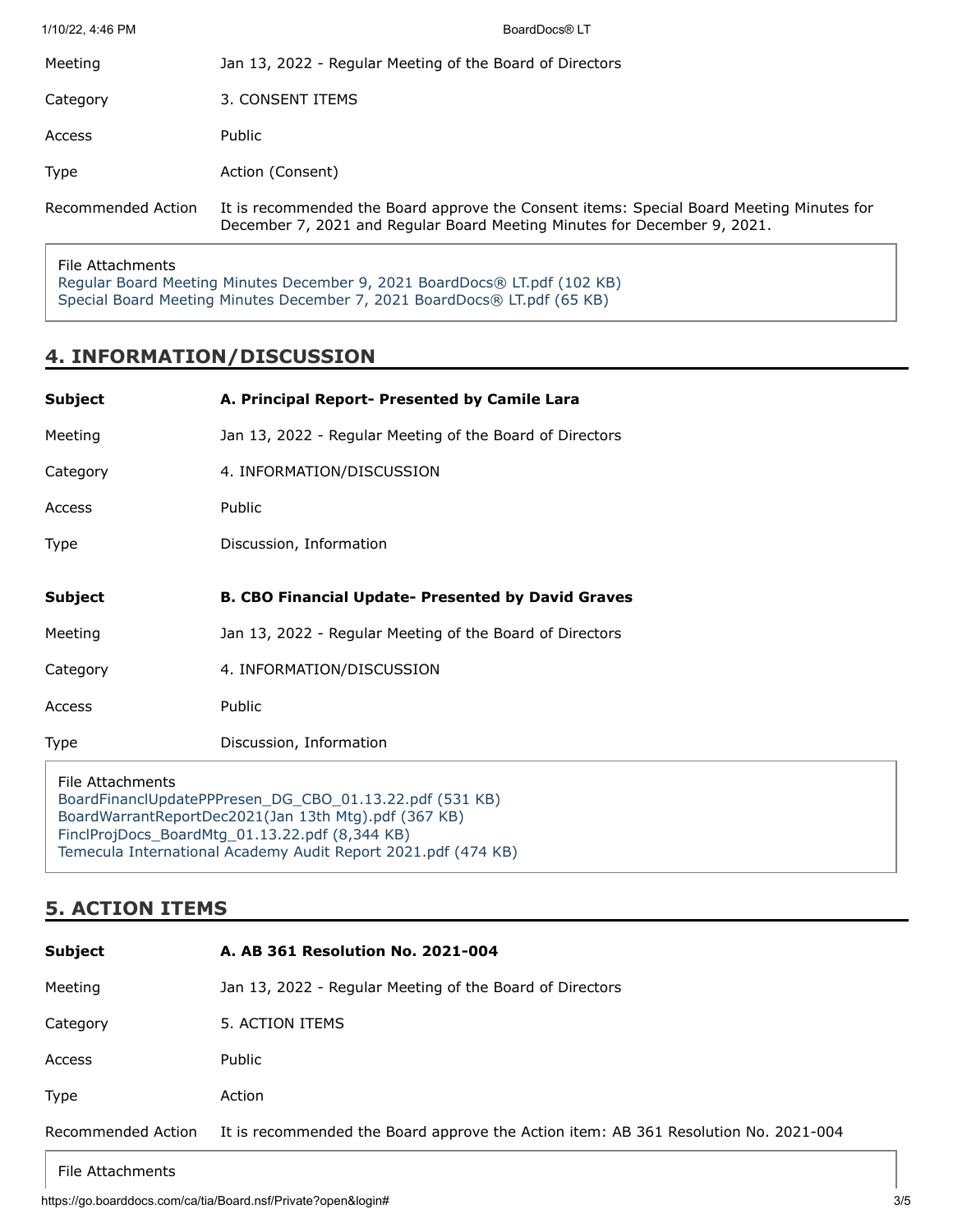| <b>Subject</b>     | <b>B. Revised 2021-22 Master School Calendar</b>                                               |
|--------------------|------------------------------------------------------------------------------------------------|
| Meeting            | Jan 13, 2022 - Regular Meeting of the Board of Directors                                       |
| Category           | 5. ACTION ITEMS                                                                                |
| Access             | Public                                                                                         |
| Type               | Action                                                                                         |
| Recommended Action | It is recommended the Board approve the Action item: Revised 2021-22 Master School<br>Calendar |

#### File Attachments

[TIA 2021-2022 School Year Master Calendar.pdf \(480 KB\)](https://go.boarddocs.com/ca/tia/Board.nsf/files/CAJTZ9782C19/$file/TIA%202021-2022%20School%20Year%20Master%20Calendar.pdf)

| <b>Subject</b>     | C. 2022-23 Master School Calendar                                                   |
|--------------------|-------------------------------------------------------------------------------------|
| Meeting            | Jan 13, 2022 - Regular Meeting of the Board of Directors                            |
| Category           | 5. ACTION ITEMS                                                                     |
| Access             | Public                                                                              |
| Type               | Action                                                                              |
| Recommended Action | It is recommended the Board approve the Action item: 2022-23 Master School Calendar |
|                    |                                                                                     |

File Attachments [TIA 2022-23 School Year Master Calendar.pdf \(68 KB\)](https://go.boarddocs.com/ca/tia/Board.nsf/files/CAK2Q20336D2/$file/TIA%202022-23%20School%20Year%20Master%20Calendar.pdf)

| <b>Subject</b>     | <b>D. Financial Statements and Independent Audit Report 2021</b>                                               |
|--------------------|----------------------------------------------------------------------------------------------------------------|
| Meeting            | Jan 13, 2022 - Regular Meeting of the Board of Directors                                                       |
| Category           | 5. ACTION ITEMS                                                                                                |
| Access             | Public                                                                                                         |
| Type               | Action                                                                                                         |
| Recommended Action | It is recommended the Board approve the Action item: Financial Statements and Independent<br>Audit Report 2021 |
|                    |                                                                                                                |

#### File Attachments

[Temecula International Academy Audit Report 2021.pdf \(474 KB\)](https://go.boarddocs.com/ca/tia/Board.nsf/files/CAJTP5770E7F/$file/Temecula%20International%20Academy%20Audit%20Report%202021.pdf)

#### **6. ADJOURNMENT**

**Subject A. Adjourn**